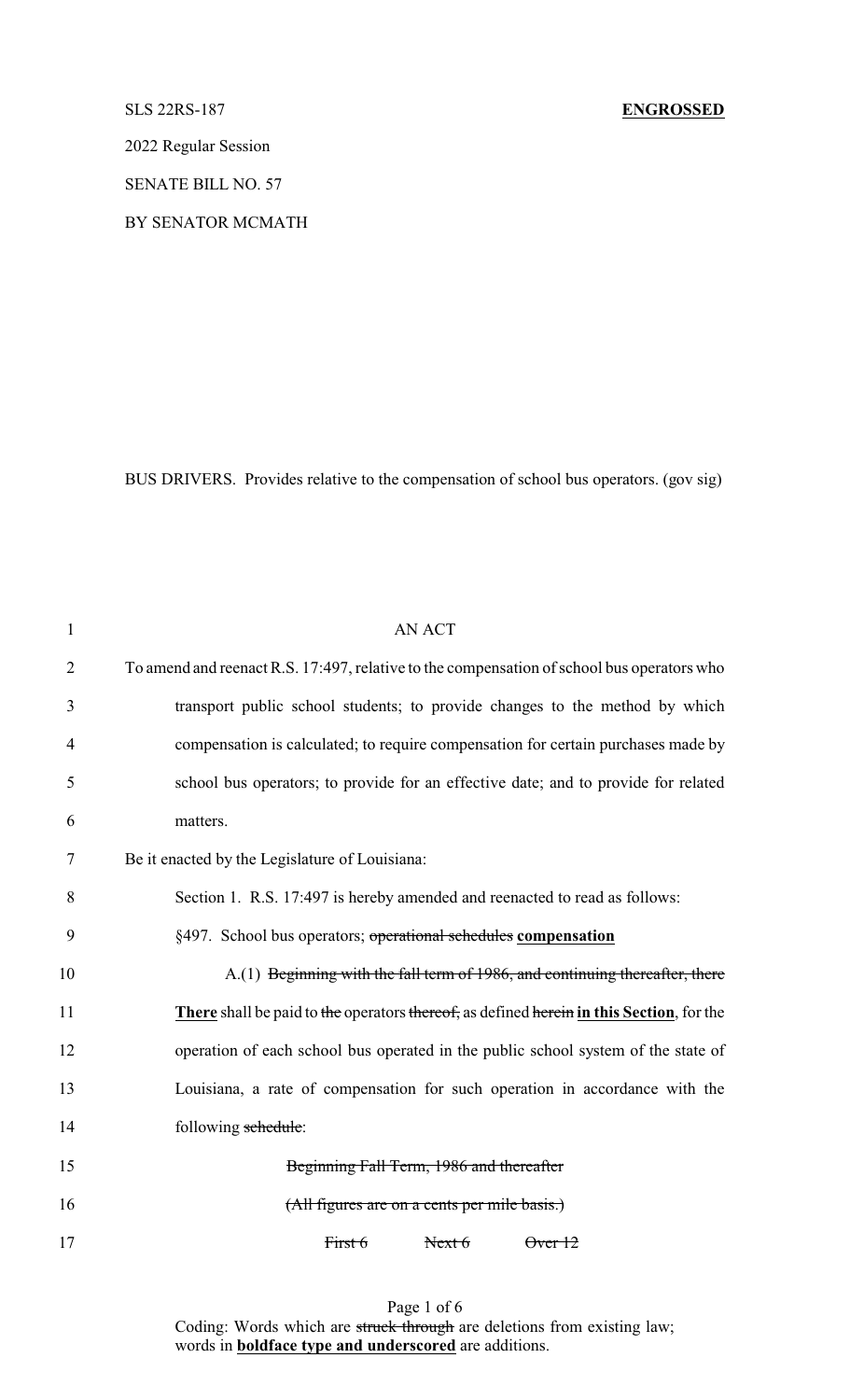| $\mathbf{1}$   |                        | Miles            |                  | <b>Miles</b>     |                  | Miles            |                                                                                |
|----------------|------------------------|------------------|------------------|------------------|------------------|------------------|--------------------------------------------------------------------------------|
| $\overline{2}$ | Length of bus          | $0-6.0$          |                  | $6.1 - 12.0$     |                  | $12.0$ Plus      |                                                                                |
| 3              | 39 feet or more        | 117.80           |                  | 107.08           |                  | 80.29            |                                                                                |
| 4              | 38 feet or more,       |                  |                  |                  |                  |                  |                                                                                |
| 5              | but less than 39 feet  |                  | H2.44            |                  | 101.72           |                  | 80.29                                                                          |
| 6              | 34 feet or more,       |                  |                  |                  |                  |                  |                                                                                |
| 7              | but less than 38 feet  |                  | 107.08           |                  | 96.36            |                  | 80.29                                                                          |
| 8              | 28 feet or more,       |                  |                  |                  |                  |                  |                                                                                |
| 9              | but less than 34 feet  |                  | 101.72           |                  | <del>91.01</del> |                  | <del>74.94</del>                                                               |
| 10             | 26 feet or more,       |                  |                  |                  |                  |                  |                                                                                |
| 11             | but less than 28 feet  |                  | 96.36            |                  | 85.66            |                  | <del>74.94</del>                                                               |
| 12             | 23 feet or more,       |                  |                  |                  |                  |                  |                                                                                |
| 13             | but less than 26 feet  |                  | 91.01            |                  | 80.30            |                  | <del>74.94</del>                                                               |
| 14             | 21 feet or more,       |                  |                  |                  |                  |                  |                                                                                |
| 15             | but less than 23 feet  |                  | 85.66            |                  | 74.94            |                  | <del>69.59</del>                                                               |
| 16             | 19 feet or more,       |                  |                  |                  |                  |                  |                                                                                |
| 17             | but less than 21 feet  |                  | 80.30            |                  | 69.59            |                  | 64.25                                                                          |
| 18             | 17 feet or more,       |                  |                  |                  |                  |                  |                                                                                |
| 19             | but less than 19 feet  |                  | 80.30            |                  | 64.25            |                  | 58.89                                                                          |
| 20             | 14 feet or more,       |                  |                  |                  |                  |                  |                                                                                |
| 21             | but less than 17 feet  |                  | <del>53.54</del> |                  | 48.17            |                  | 37.47                                                                          |
| 22             | Less than 14 feet      |                  |                  |                  |                  |                  |                                                                                |
| 23             | buses, station wagons, |                  |                  |                  |                  |                  |                                                                                |
| 24             | and carryalls          | <del>53.54</del> |                  | <del>48.17</del> |                  | <del>37.47</del> |                                                                                |
| 25             |                        |                  |                  |                  |                  |                  | (a) For buses with a manufacturer's rated capacity of forty-eight              |
| 26             |                        |                  |                  |                  |                  |                  | passengers or fewer, the minimum operational pay rate is \$1.4683 per mile of  |
| 27             | paid mileage.          |                  |                  |                  |                  |                  |                                                                                |
| 28             |                        |                  |                  |                  |                  |                  | (b) For buses with a manufacturer's rated capacity of greater than forty-      |
| 29             |                        |                  |                  |                  |                  |                  | eight passengers, the minimum operational pay rate is \$1.756 per mile of paid |

Page 2 of 6 Coding: Words which are struck through are deletions from existing law; words in **boldface type and underscored** are additions.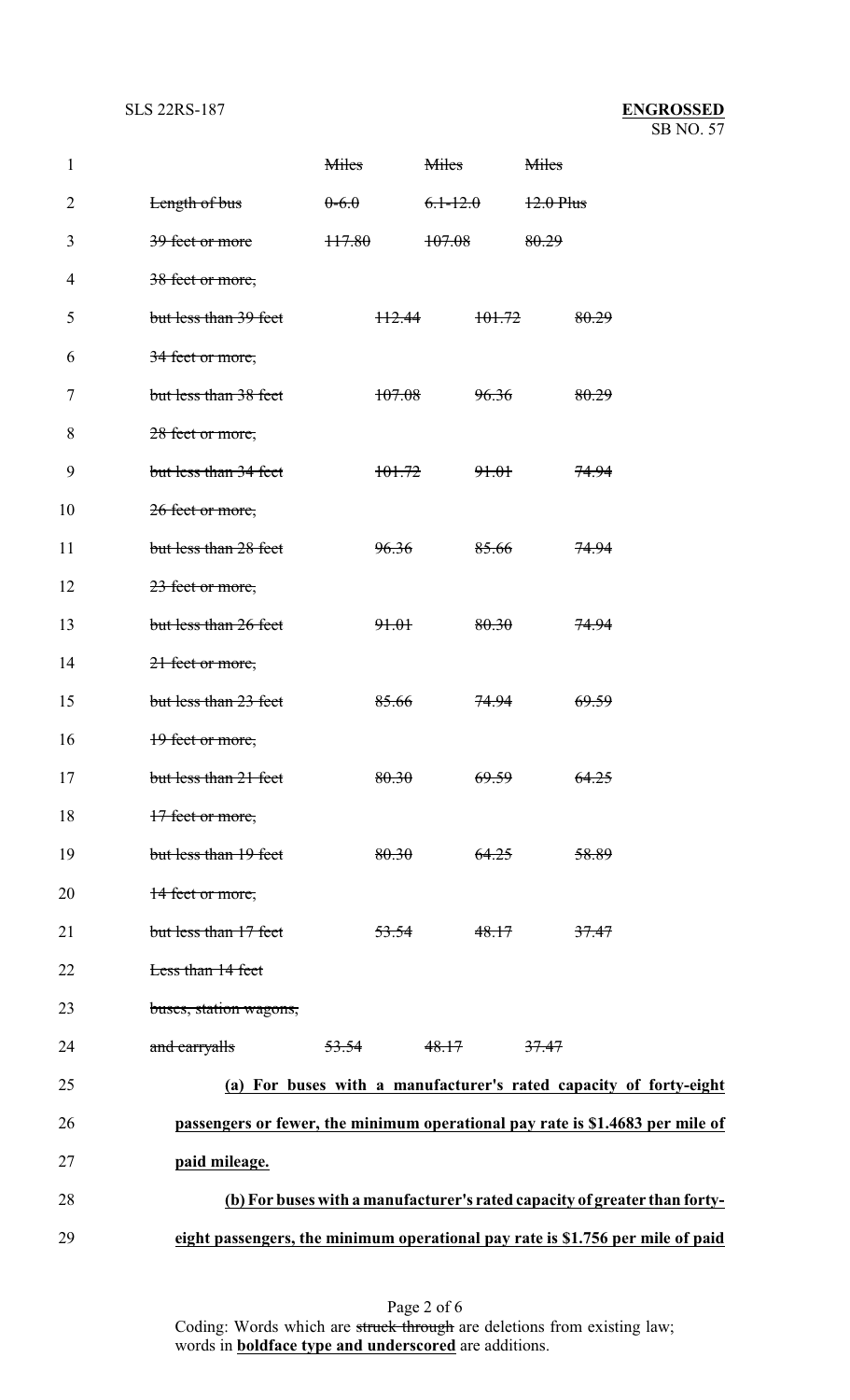| $\mathbf{1}$   | mileage.                                                                                        |
|----------------|-------------------------------------------------------------------------------------------------|
| $\overline{2}$ | (2) For buses equipped with lift mechanisms and mobility device                                 |
| 3              | securement systems, the manufacturer's rated capacity shall be determined by                    |
| $\overline{4}$ | the rated capacity of a bus of equal length that is designed to transport only                  |
| 5              | ambulatory passengers.                                                                          |
| 6              | $\left(\frac{2}{2}\right)$ (3)(a) The compensation, as computed in accordance with the schedule |
| 7              | contained in this Section, shall be paid for a minimum of the number of days of                 |
| 8              | actual operation, but not less than one hundred eighty days, during the nine-month              |
| 9              | official school year adopted by the public school governing authority, and for the              |
| 10             | number of days of actual operation for any the summer semester, if applicable.                  |
| 11             | (b) Each public school governing authority shall establish supplemental                         |
| 12             | payments for individual operators who are required by the governing authority                   |
| 13             | to purchase any of the following equipment:                                                     |
| 14             | (i) Lift mechanisms, wheelchair or other mobility device securement                             |
| 15             | systems, occupant restraints, cleaning supplies, or other equipment required                    |
| 16             | exclusively for transporting students with disabilities.                                        |
| 17             | (ii) Air-conditioning equipment.                                                                |
| 18             | (3) The State Board of Elementary and Secondary Education by rule shall                         |
| 19             | establish the method to be used for computing bus length for purposes of this                   |
| 20             | Section. The method established by the board shall be uniformly applicable to each              |
| 21             | city and parish school system and such method shall be used by a city or parish                 |
| 22             | school board to the exclusion of all others.                                                    |
| 23             | B. The term "operator" as used in this Section shall mean any individual,                       |
| 24             | parish, or city school board or public school governing authority who owns and                  |
| 25             | is responsible for the operation, maintenance, and replacement of a school bus                  |
| 26             | operated in the public schools of the state, including state universities, colleges, and        |
| 27             | junior colleges.                                                                                |
| 28             | C. The term "mileage one-way" "paid mileage" as used in this Section shall                      |
| 29             | mean the distance the bus travels after picking up its first child and student until it         |

Page 3 of 6 Coding: Words which are struck through are deletions from existing law; words in **boldface type and underscored** are additions.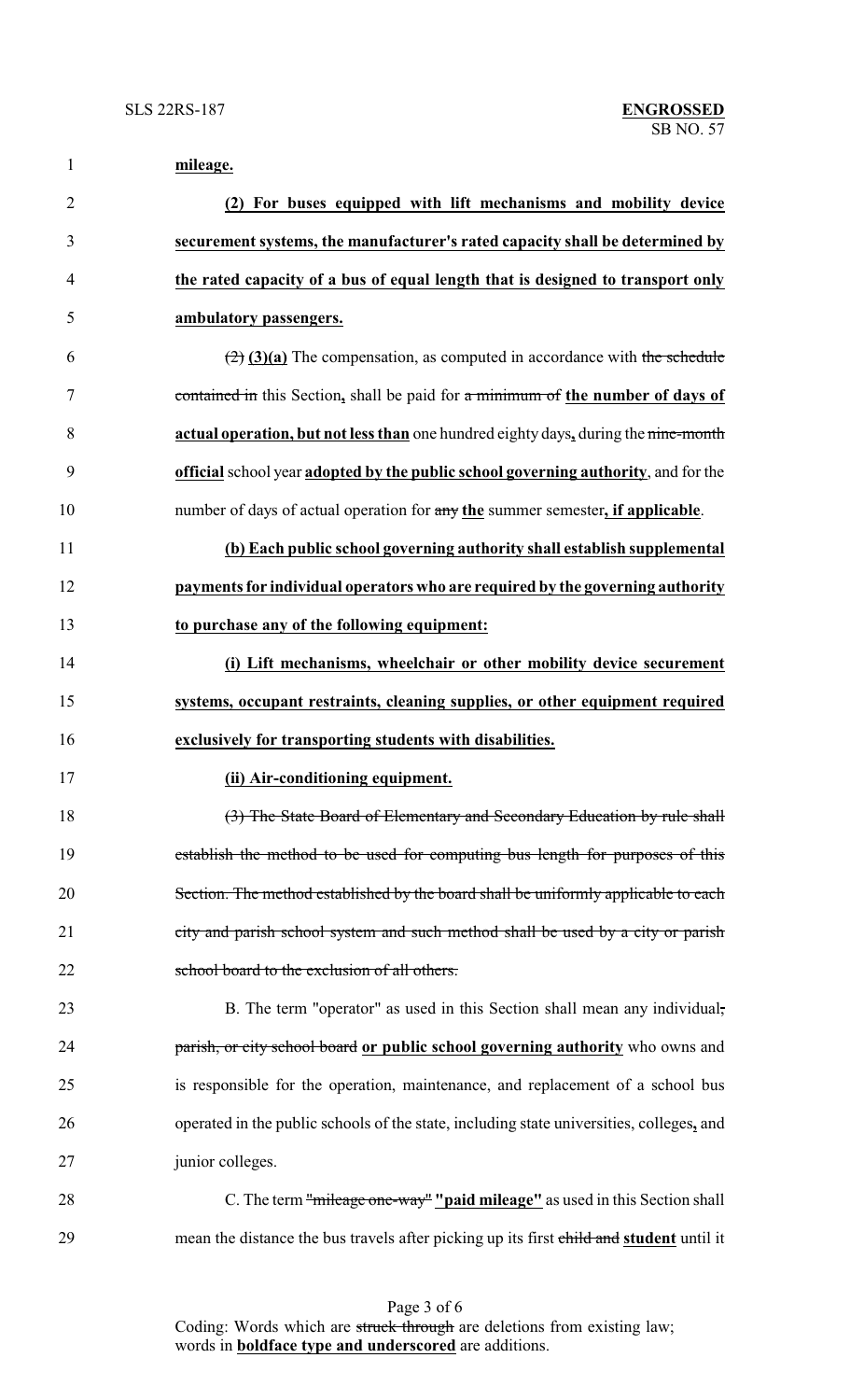reaches the final **student discharge** destination or school of said route or routes **each morning and afternoon route** officiallydesignated byeach school board **the public school governing authority**.

 D.(1) Each school board **public school governing authority** shall designate the size of the bus to be used on each official regular school bus route. When an operator deems it necessary to purchase a bus, either new or used for not more than five years from the date of manufacture, of the designated size to be used on an official regular school bus route, he shall obtain the approval for the purchase by the school board **public school governing authority** or its duly designated officer or agent. After purchasing a new or used bus not more than five years old, so **an** 11 approved **bus**, no operator shall be penalized as a result of the change by the school **board public school governing authority** in the designated size of the bus or the length of the route within a five-year **seven-year** period**.** following such purchase of **a bus. However, the period shall be seven years for those operators who purchase a** new bus after July 1, 1985.

 (2) No city or parish school board **public school governing authority** shall approve the purchase by an operator of a used bus when the sole purpose of such purchase is to extend the protected period against penalty provided for in this Subsection.

20 (3) The distribution of state funds for school transportation to the city and parish school boards **public school governing authority** shall include any costs incurred byschool boards **the public school governing authority** in complyingwith 23 these provisions.

 E. Beginning with the first pay period commencing on or after January 1, 1965, any parish or city school system **public school governing authority** exempt from the provisions of R.S. 17:496 shall participate in this Section in the same manner as other parish and city school systems **public school governing authorities**.

F.(1) When funds become available, and continuing thereafter, there shall be

Page 4 of 6 Coding: Words which are struck through are deletions from existing law; words in **boldface type and underscored** are additions.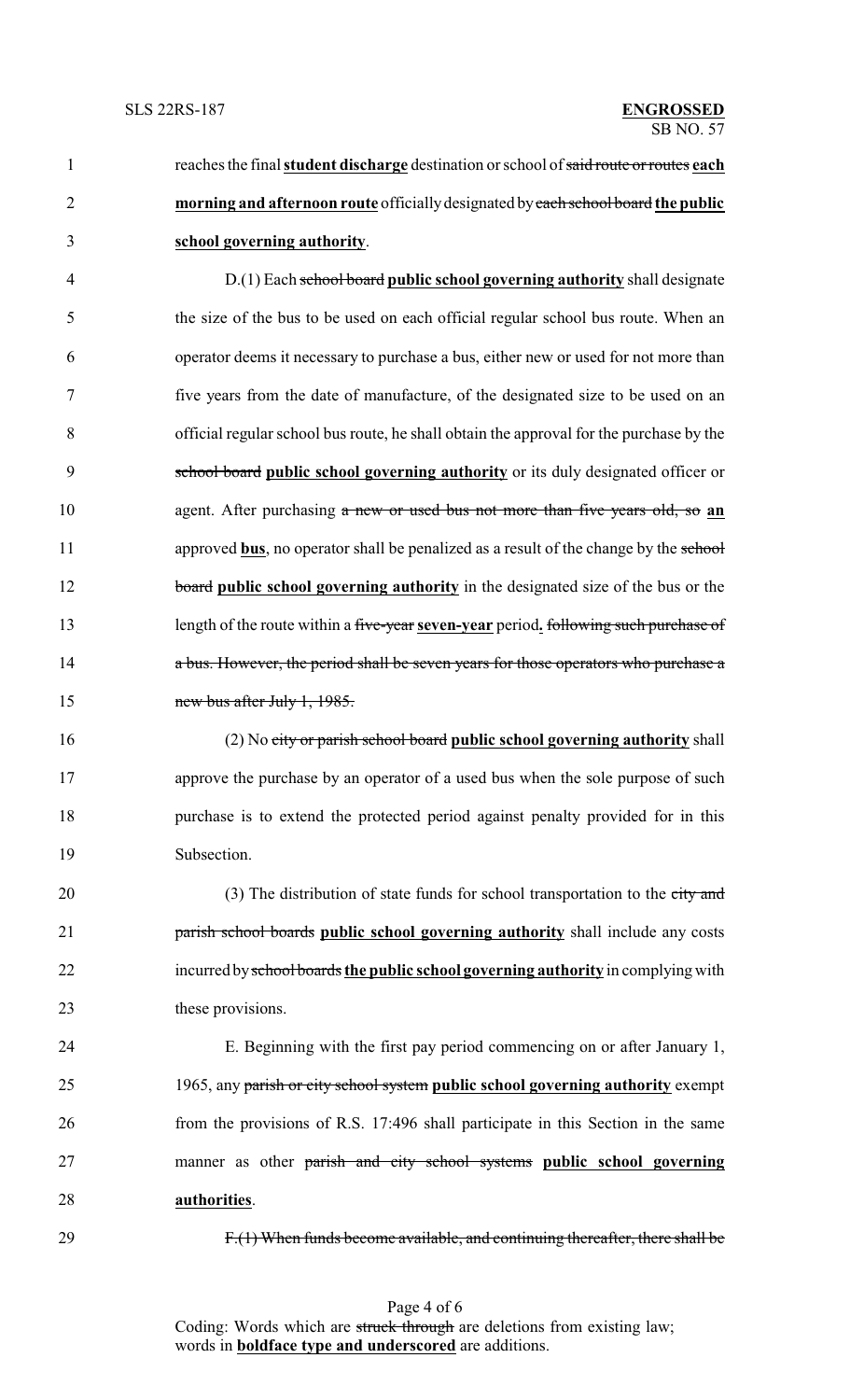| 1  | paid to the operators thereof, as defined herein, for the operation of each school bus        |
|----|-----------------------------------------------------------------------------------------------|
| 2  | operated in the public school system of the state of Louisiana, a rate of compensation        |
| 3  | for such operation in accordance with the following schedule:                                 |
| 4  | Beginning Fall Term, 1986 and Thereafter                                                      |
| 5  | <b>Length of bus</b><br>Cents per mile                                                        |
| 6  | 39 feet or more<br><del>117.80</del>                                                          |
| 7  | 38 feet or more, but less than 39 feet<br><del>112.44</del>                                   |
| 8  | 34 feet or more, but less than 38 feet<br>107.08                                              |
| 9  | 28 feet or more, but less than 34 feet<br><del>101.72</del>                                   |
| 10 | 96.36<br>26 feet or more, but less than 28 feet                                               |
| 11 | 23 feet or more, but less than 26 feet<br>91.01                                               |
| 12 | 21 feet or more, but less than 23 feet<br>85.66                                               |
| 13 | 80.30<br>19 feet or more, but less than 21 feet                                               |
| 14 | 17 feet or more, but less than 19 feet<br>80.30                                               |
| 15 | 14 feet or more, but less than 17 feet<br>53.54                                               |
| 16 | Less than 14 feet buses, station wagons, and carryalls<br><del>53.54</del>                    |
| 17 | The compensation, as computed in accordance with the schedules                                |
| 18 | contained in this Section, shall be paid for a minimum of one hundred eighty days             |
| 19 | during the nine-month school year, and for the number of days of actual operation             |
| 20 | for any summer semester. However, until funds become available, payment shall be              |
| 21 | made as provided in Subsection A of this Section.                                             |
| 22 | Section 2. Implementation of this Act shall begin with the 2022-2023 school year.             |
| 23 | Section 3. This Act shall become effective upon signature by the governor or, if not          |
| 24 | signed by the governor, upon expiration of the time for bills to become law without signature |
| 25 | by the governor, as provided by Article III, Section 18 of the Constitution of Louisiana. If  |
| 26 | vetoed by the governor and subsequently approved by the legislature, this Act shall become    |
| 27 | effective on the day following such approval.                                                 |